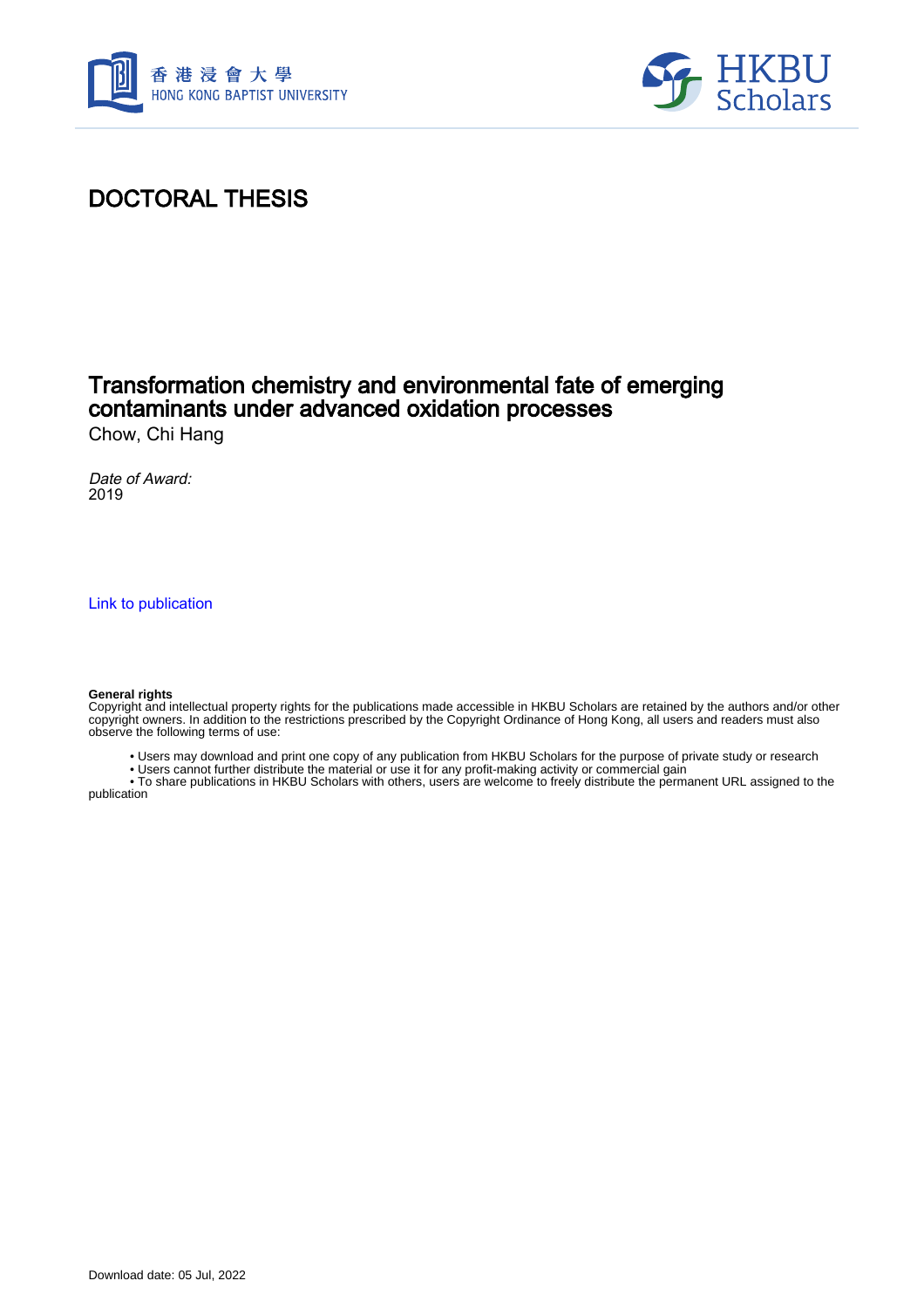### **Abstract**

<span id="page-1-0"></span>Emerging contaminants (ECs) are group of chemicals that widely appeared in the aquatic and terrestrial environments. Due to its ambiguous fate and potential risk to the ecosystem and/or human health, ECs have received much attention to scientists in recent years. Although numerous works have been done, information on the fate of emerging contaminants and impact to the environment are still limited.

Artificial sweeteners – acesulfame (ACE) was recently recognized as EC because of its persistence and ubiquitous occurrence in the worldwide environment. Although ACE is safe for human consumption, research on the fate of ACE and potential risk to the environment was scarce. Recently, ACE by-products derived from photolysis/photocatalysis, chlorination and permanganate oxidation were reported that have shown higher toxicity than precursors. Some of its byproducts are potential carcinogens. Alternative advanced oxidation processes (AOPs) for safe removal of ACE from contaminated water and investigation of its transformation pathways are urgently demanded.

 To fill this research gap, the transformation and the changes in toxicity of ACE under peroxone  $(O_3/H_2O_2)$  process were firstly studied in this work. ACE was effectively degraded through hydroxyl radicals (HO•) derived from peroxone process. Degradation of ACE under peroxone process with different influential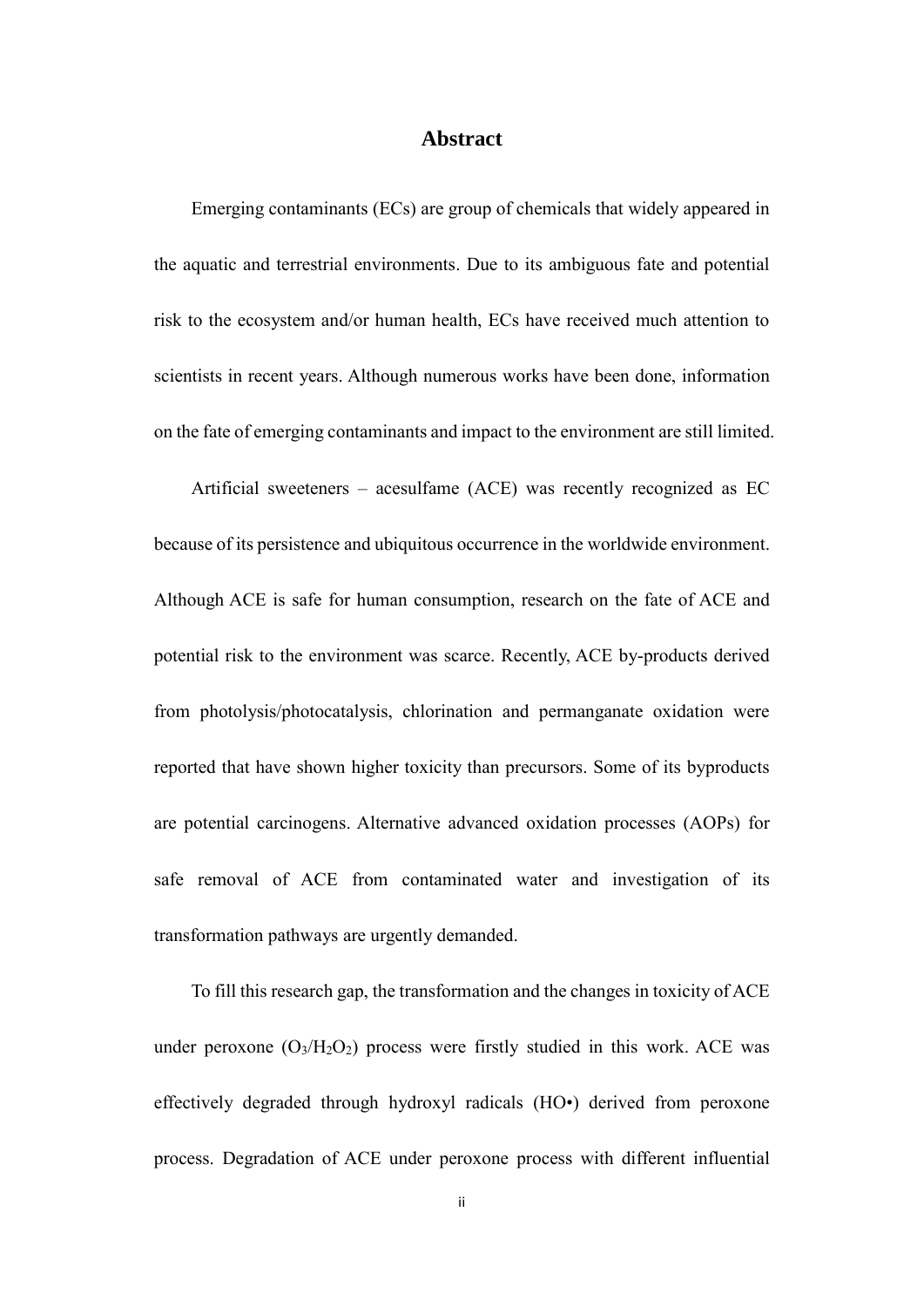parameters was systematically studied. Transformation products (TPs) of ACE were identified through ultra-high performance liquid chromatography – quadrupole time-of-flight mass spectrometry (UHPLC-QTOF-MS). Molecular structures of four new identified TPs were tentatively proposed according to the mass measurements with high accuracy and fragments generated from MS/MS. The declined toxicity compared to conventional treatments of ACE was probably owing to difference in transformation chemistry and generation of different TPs. Peroxone process demonstrates to be a promising treatment for safe removal of ACE.

However, unreacted hydrogen peroxide  $(H_2O_2)$  released to the environment that may become a potential threat to biota, which is the drawback of  $H_2O_2$ -based AOPs. UV/chlor(am)ination are emerging AOPs for replacing conventional UV/H2O2. Degradation of ACE under UV/chlor(am)ination were then investigated. The major reactive species for ACE degradation under UV/chlor(am)ination were UV irradiation, HO• and reactive chlorine species (RCS). Transformation pathways under different treatments were systematically compared. The differences in ACE TPs formation among treatments were due to different reactive species generated in the reaction. Toxicity results revealed that TPs in UV/chlor(am)ination had higher toxicity compared to other treatments.

Permanganate/bisulfite (PM/BS) is a novel AOPs that can degrade a broad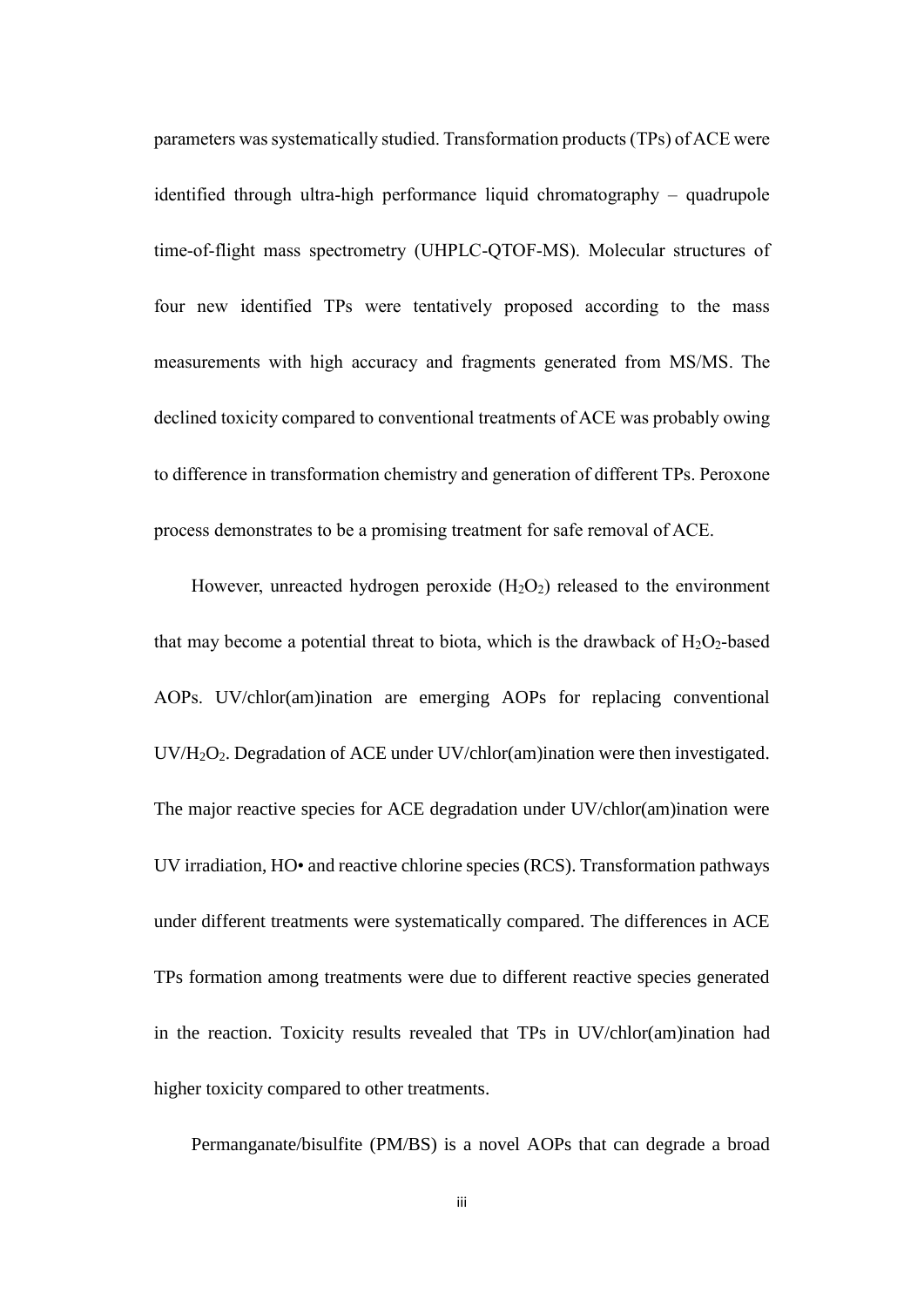range of ECs at extraordinary high rate. The degradability of PM/BS process towards different representative types of compounds was further studied by investigating the kinetics, reaction site specificity and transformation chemistry. ACE and carbamazepine (CBZ) are typical olefinic compounds. Sucralose (SUC) was selected as a representative compound that without aromatic and olefinic moieties. Preferred reaction sites of  $Mn^{3+}$  species were elucidated by identification of the TPs with UHPLC-QTOF-MS. Cleavage of olefinic bonds was the main reaction mechanism of PM/BS process. Chemical structures containing electrondonating groups also preferentially reacted with electrophilic  $Mn^{3+}$  species during the process. In addition, degradation of ACE during PM/BS process did not induce higher toxicity. General prediction rules for PM/BS process towards degradation of organic contaminants were proposed.

 In summary, this work presents several AOPs for degradation of ACE in water, presenting direction for further study to develop new treatment processes for ACE and other ECs which would yield higher toxicity by-products in traditional degradation at water treatment facilities.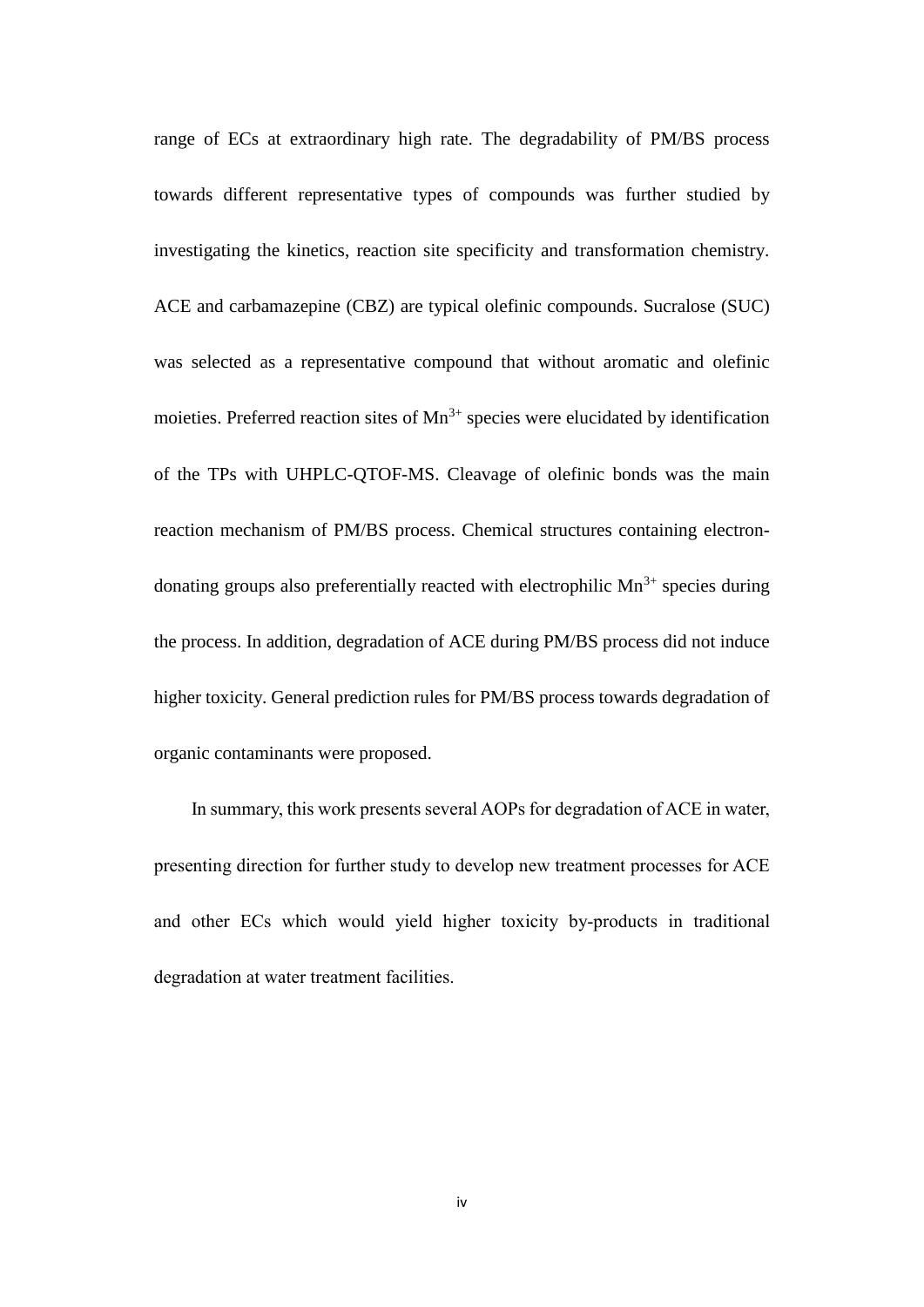## **Table of Contents**

<span id="page-4-0"></span>

| 1.1.                                                                       |  |
|----------------------------------------------------------------------------|--|
| 1.1.1.                                                                     |  |
| Acesulfame-K - as emerging contaminants 3<br>1.1.2.                        |  |
| 1.2.                                                                       |  |
| 1.2.1.                                                                     |  |
| 1.2.1.1.                                                                   |  |
|                                                                            |  |
| 1.2.2.                                                                     |  |
|                                                                            |  |
|                                                                            |  |
| Progress in Advanced Oxidation Process  13<br>1.2.3.                       |  |
|                                                                            |  |
| 1.3.                                                                       |  |
| 1.4.                                                                       |  |
| Chapter 2 Removing acesulfame with the peroxone process: Transformation    |  |
|                                                                            |  |
|                                                                            |  |
|                                                                            |  |
|                                                                            |  |
|                                                                            |  |
| 2.3. Identification of Transformation Products and Proposed Transformation |  |
|                                                                            |  |
|                                                                            |  |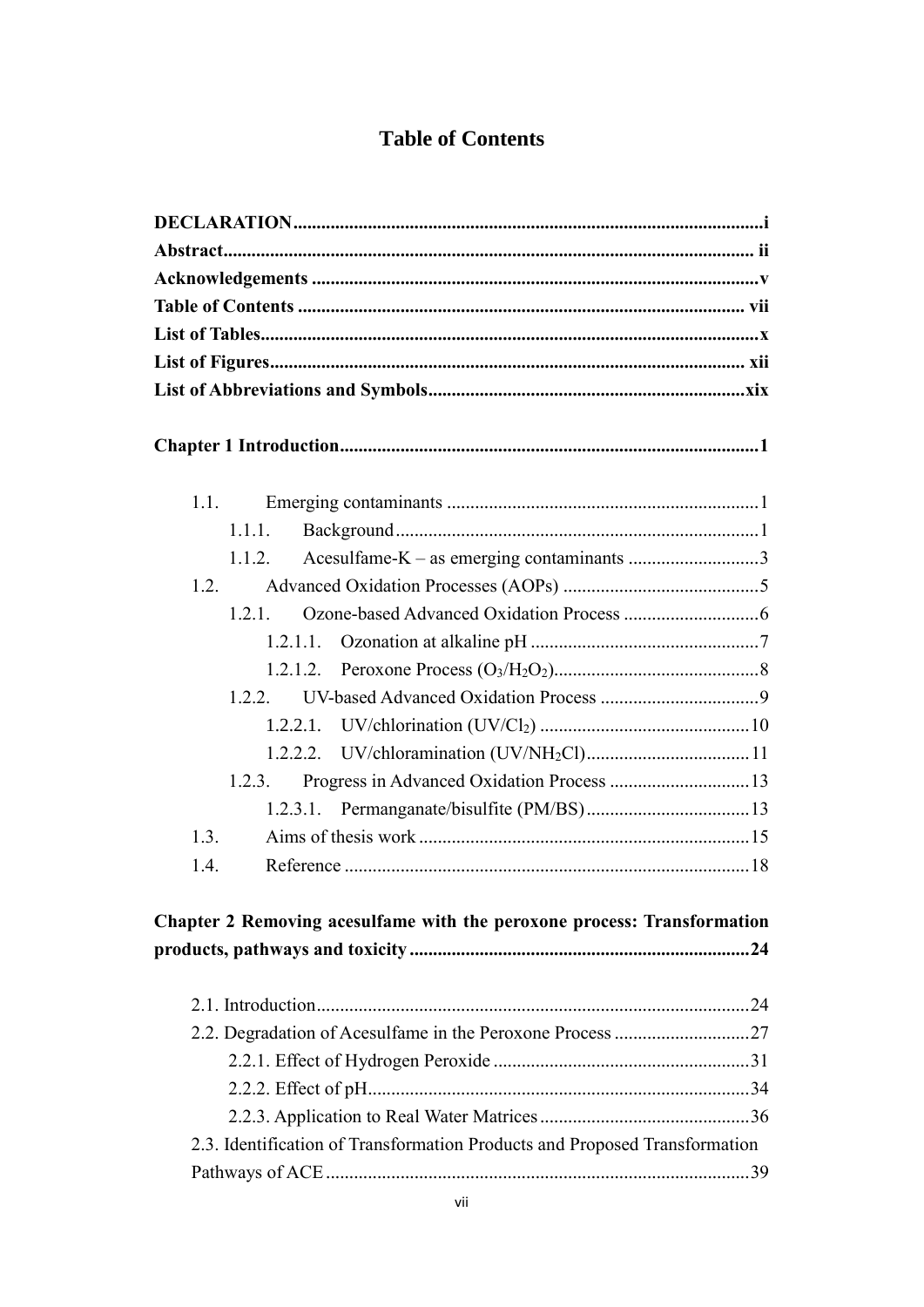| 2.5. Comparison of Transformation Pathways Under Different Treatments .50 |
|---------------------------------------------------------------------------|
|                                                                           |
|                                                                           |

### **[Chapter 3 Transformations of acesulfame undergoing UV/chlor\(am\)ination:](#page--1-10)  [kinetics, byproducts identification and toxicity assessment.............................61](#page--1-10)**

| 3.2. Degradation of acesulfame under the UV/chlor(am)ination processes 64  |
|----------------------------------------------------------------------------|
|                                                                            |
|                                                                            |
|                                                                            |
|                                                                            |
| 3.3. Identification of Transformation Products and Proposed Transformation |
|                                                                            |
| 3.4. Comparison of transformation pathways under different treatments  94  |
| 3.4.1. Transformation products derived from UV, $Cl_2$ and $NH_2Cl$ 94     |
| 3.4.2. Transformation products formation derived from UV sequential        |
|                                                                            |
| 3.4.3. Transformation products formation derived from                      |
|                                                                            |
|                                                                            |
|                                                                            |
|                                                                            |

| Chapter 4 Transformations of organic contaminants undergoing<br>permanganate/bisulfite treatment: kinetics, pathways, toxicity and prediction |  |
|-----------------------------------------------------------------------------------------------------------------------------------------------|--|
|                                                                                                                                               |  |
|                                                                                                                                               |  |
|                                                                                                                                               |  |
| 4.2. Degradation of organic contaminants in the PM/BS Process  116                                                                            |  |
|                                                                                                                                               |  |
|                                                                                                                                               |  |
| 4.3. Identification and Ecotoxicity Assessment of Transformation Products                                                                     |  |
|                                                                                                                                               |  |
|                                                                                                                                               |  |
|                                                                                                                                               |  |